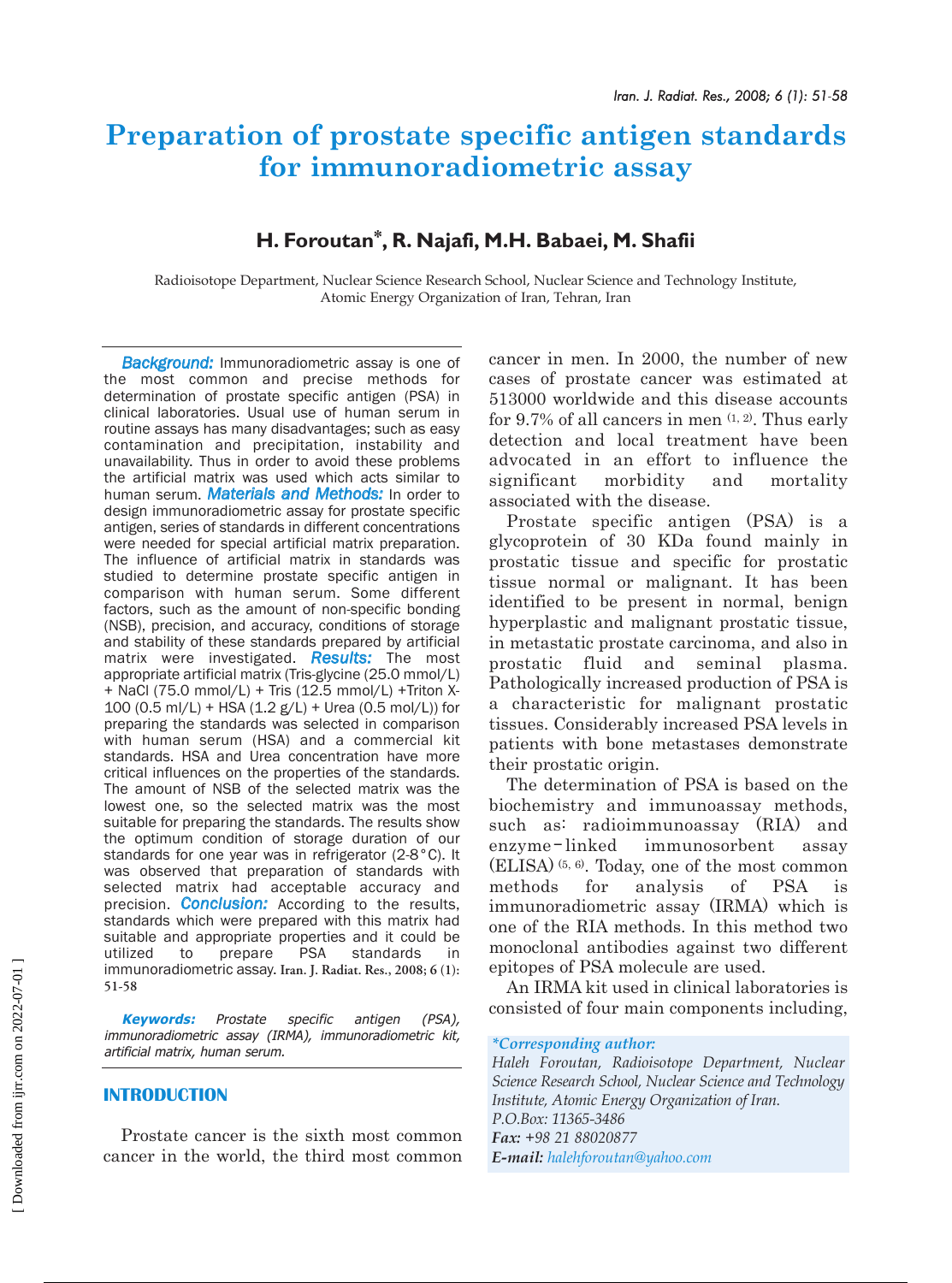#### *H. Foroutan, R. Najafi, M.H. Babaei et al.*

anti-PSA monoclonal antibody-coated tubes; monoclonal I-125-labeled anti-PSA antibody; series standards for concentration range from 0 to 100 ng/ml and lyophilized control samples

It should be kept in mind that in preparation of these kits having a stable series standard is of prime importance. The standards are prepared by adding known amounts of purified PSA obtained from human seminal fluid to a suitable matrix.

An ideal standard should have certain characteristics such as stability during storage; not contain substances which could interfere in the assay; chemical and physical similarities to real matrix (human serum); presence of low non-specific bonding (NSB) in the assay  $(7, 8)$ .

In order to design immunoradiometric assay kit for prostate specific antigen in our laboratory, series of ideal standards were needed in different concentrations, so special matrix was studied as a replacement for human serum. A matrix ought to be obtained which was selected to simulate the effects of the real one. First, women serum was used as free serum (without PSA) for the preparation of the matrix, but problems such as high NSB, instability, easy contamination and precipitation showed up, therefore, the preparation of an artificial matrix was studied as a replacement for free serum.

#### **MATERIALS AND METHODS**

All reagents were analytical grade and purchased from Merck (Germany), Aldrich (Germany) and Fluka (United Kingdom). PSA/IRMA KIT were obtained from Immunotech Company (Czech Republic).

#### *Preparation of women serum (free serum) and men serum*

Women and men blood in tubes containing no additive was collected separately. Serum from cells was separated by centrifugation, and then stored at 2-8°C, if the assay was to be performed within 24 hours. For longer storage, they were kept frozen at -20°C.

#### *Preparation of purified PSA from seminal fluid*

Seminal fluid was collected from healthy donors in Day hospital (Tehran, Iran) and then transferred to the laboratories in a wellkept cold ice container. In the first step seminal fluid dialysis was done in buffer solution (Citrate buffer 0.1 M, pH=6.8) which contained 0.1 mmol/L of phenyl-methylsulfonyl fluoride; in second step, dialysised sample was passed through an Affigel-Blue column and then through Sephacryl S-200 HR column, FPLC (model: Pharmacia/ Uppsah/Sweden). The purified sample was collected and stored at  $4^{\circ}C$  (9). Also, the concentration of purified PSA was estimated by Luary method (10) and PSA/IRMA kit (Immunotech).

#### *Preparation of artificial matrix*

Free serums as well as different artificial matrices consisting of the following materials were prepared; Free serum (without PSA); Tris-glycine (25.0 mmol/L); Tris-glycine (25.0  $mmol/L$ ) + NaCl (75.0 mmol/L); Tris-glycine  $(25.0 \text{ mmol/L})$  + NaCl  $(75.0 \text{ mmol/L})$  + Tris  $(12.5 \text{ mmol/L})$ ; Tris-glycine  $(25.0 \text{ mmol/L})$  + NaCl  $(75.0 \text{ mmol/L})$  + Tris  $(12.5 \text{ mmol/L})$  + Triton X-100 (0.5 ml/L); Tris-glycine (25.0  $mmol/L$ ) + NaCl (75.0 mmol/L) + Tris (12.5  $mmol/L$ ) + Triton X $-100$  ( 0.5 ml/L) + HSA (1.2  $g/L$ ); Tris-glycine  $(25.0 \text{ mmol/L}) + \text{NaCl}$  (75.0  $mmol/L$ ) + Tris (12.5 mmol/L) + Triton X-100  $(0.5 \text{ m}I/L)$  + Urea  $(0.5 \text{ mol}/L)$ ; Tris-glycine  $(25.0 \text{ mmol/L})$  + NaCl  $(75.0 \text{ mmol/L})$  + Tris  $(12.5 \text{ mmol/L}) + \text{Triton X-100} (0.5 \text{ mL}) +$ HSA (1.2 g/L) + Urea (0.5 mol/L); HSA (1.25  $g/L$ ) + PBS (KCl (0.2  $g/L$ ) + NaCl (8.0  $g/L$ ) + KH2PO4  $(0.2 \text{ g/L})$  + NaH2PO4  $(1.1 \text{ g/L})$ ; HSA (1.2 g/L) + Hank's solution  $(MgSO4.7H2O (0.2 g/L) + KCl (0.4 g/L) +$ NaCl  $(8.0 \text{ g/L})$  + NaN3  $(1.0\%)$  + Na2PO4  $(0.2$  $g/L$ ) + KH2PO4 (6.0  $g/L$ ) + CaCl2.H2O (0.1  $g(L)$ ).

A solution of  $\text{NaN}_3$  (1%) also was added to all materials.

In addition, the concentration of HSA and Urea were varied between 0-2.5 g/L and 0-3 mol/L. The effects of these materials in matrices with different compositions were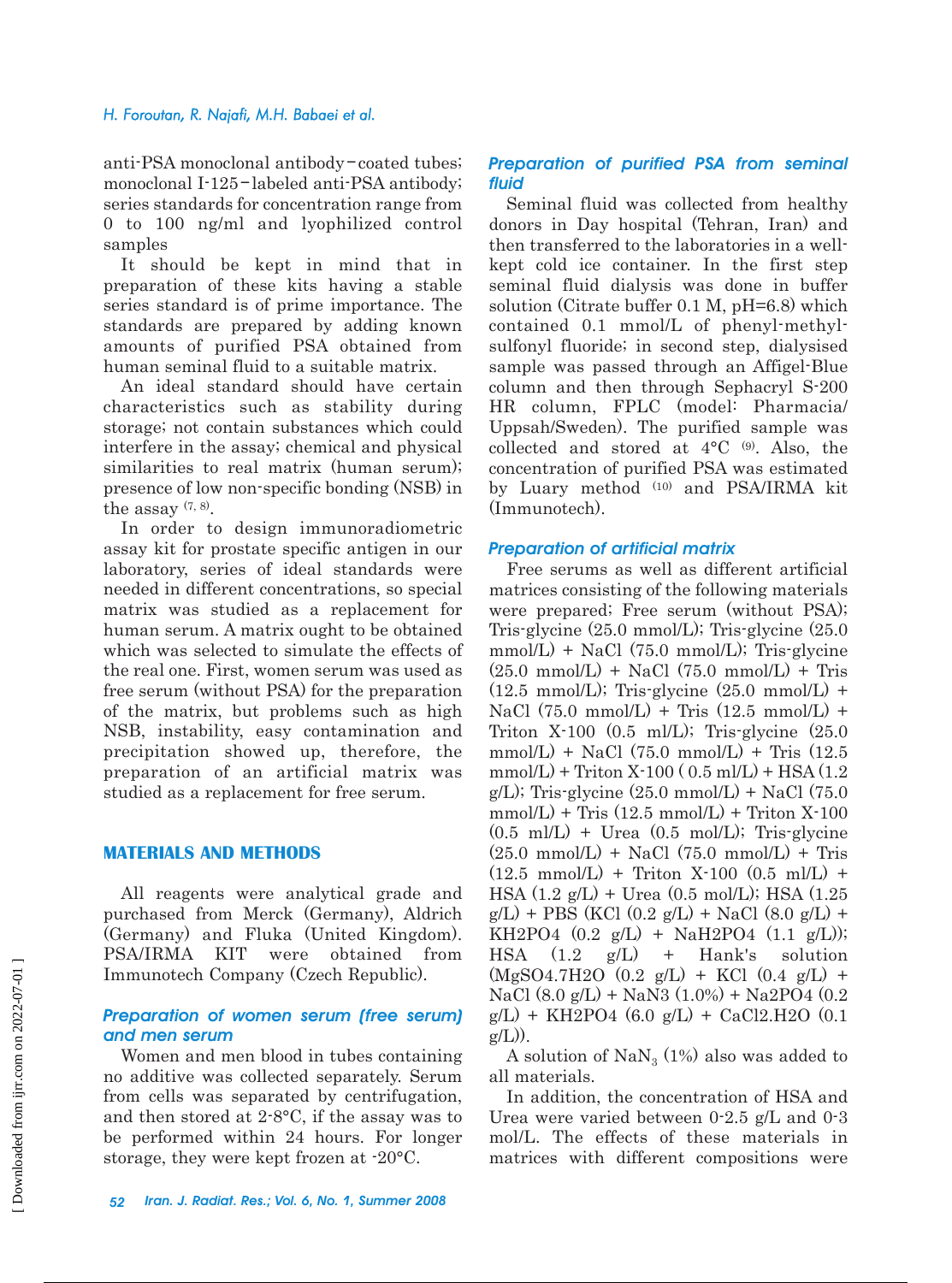examined and compared with free serum as well. Then, the best matrix was selected and standardized using the prepared matrix.

#### *Preparation of PSA standard*

At first, master standards with purified PSA were prepared in free serum and artificial matrices. Then in accordance with estimated protein concentration, PSA sample was diluted to several concentration (0-100 ng/ml range) with free serum and artificial matrices. Their PSA concentrations were determined by PSA/IRMA KIT (Immunotech,) three times to obtain the mean value used as a standard.

#### *Determination of PSA by IRMA method*

Determination of PSA was performed by a commercial kit (Immunotech). The samples or standards were determined as the instruction of Immunotech Company. The samples or standards were determined as the instruction of Immunotech Company. The bound radioactivity was measured in a gamma counter (model Oakfield instrument LTD, England). The calibration curve was constructed as ratio of bound to total radioactivity versus the concentration of the standards. PSA concentration of the unknown samples was read off from the calibration curve.

The concentration of real sample (men serum) was analyzed by Immunotech kit with different standards so that the best artificial matrix was selected which was acting similar to free serum.

Finally, the concentration of real samples (men serum consisted PSA), kit control samples and diluted control samples of Immunotech kit were compared by IRMA kit with using kit standards and the standards applied in the present research.

#### *Determination of non-specific bonding (NSB)*

Non-specific bonding means the effective interaction of other compounds included in standards which are non-specific. So, all matrices without PSA were analyzed by PSA/IRMA kit (Immunotech) to measure their NSB amounts.

#### *Prostate specific antigen standards with artificial matrix*

#### *Stability and storage conditions*

For the comparison of the stability of Immonutech kit standards, and the obtained standards, both series of standards were evaluated for the duration of a year. According to the instruction of Immunotech Company, PSA/IRMA kit standards should be kept in  $2.8^{\circ}$ C for a year. In order to obtain the best condition of storage, the prepared standards were stored in different conditions for the same period, such as room temperature  $(25^{\circ}C)$ , refrigerator  $(2.8^{\circ}C)$ , freezer  $(-20^{\circ}C)$  and as lyophilized samples which were kept in freezer  $(-20^{\circ}C)$ . During that period, real men sample was determined by applying kit standards and selected standards. In addition, the concentration of standards prepared with free serum and selected artificial matrix was analyzed in different time period.

#### *Accuracy and precision*

To study accuracy and reproducibility of standards, each of the standards (0-100 ng/ml) was prepared from purified PSA and selected matrix triplet. The concentrations of standards were measured by Immunotech kit, and then the concentration of purified PSA was estimated. Finally, reproducibility of the standards was obtained.

The precision was evaluated by comparison of the concentrations of control samples of Immunotech kit, real samples and diluted samples with artificial matrix analyzed by two different kinds of standards (the present study's standards and Immunotech kit standards).

#### **RESULTS**

### *Comparison of artificial matrices and free serum*

As shown in figure 1, the initial concentration of purified PSA in different matrices and free serum separately by IRMA method was estimated. The concentration of PSA in free serum at the 95% confidence was  $33.60 \pm 0.30$  mg/L. Only in the matrix including (Tris-glycine (25.0 mmol/L) + NaCl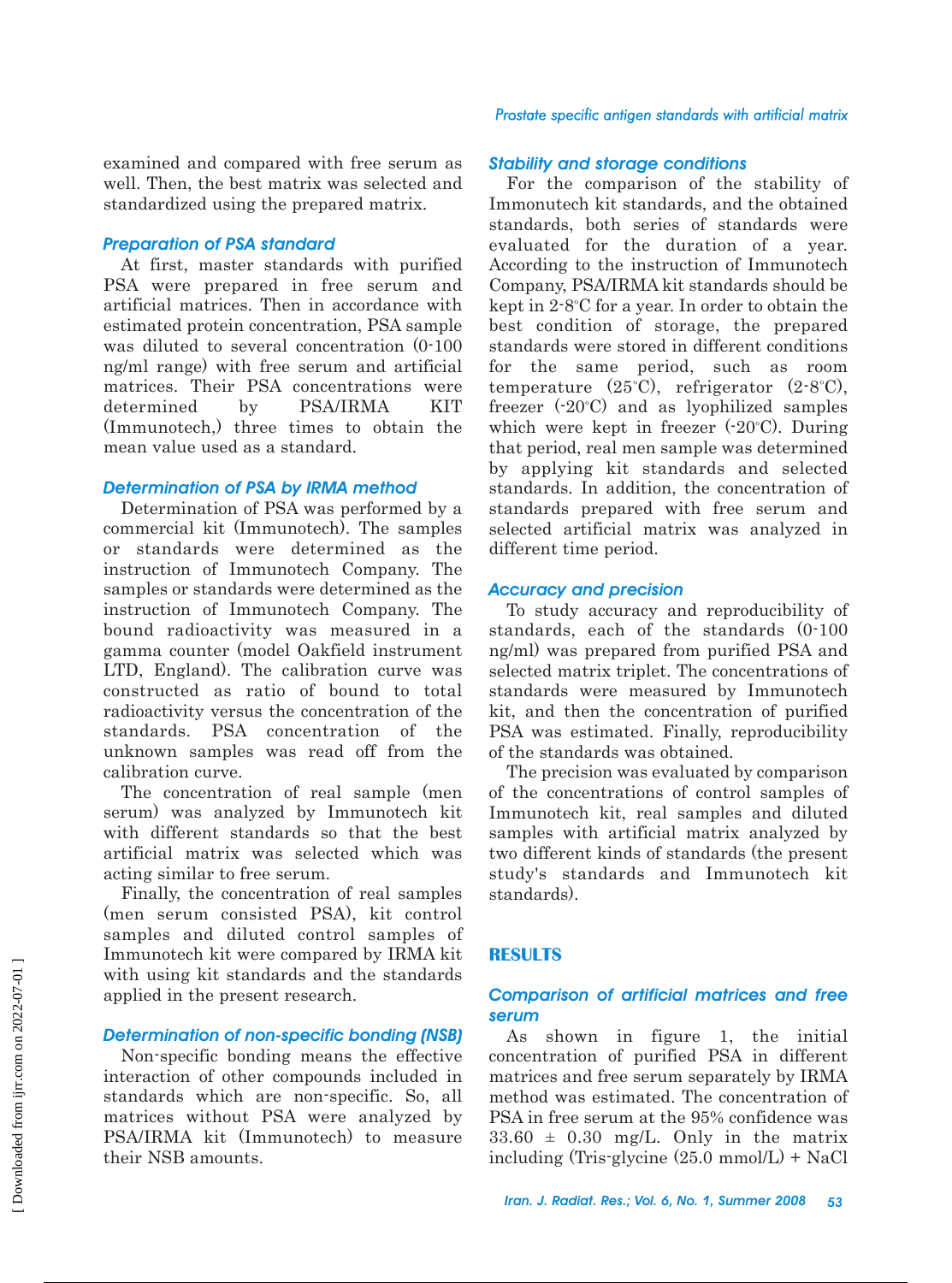

Figure 1. The determination of purified PSA concentration by using standards with different matrices.

- 1- Free serum (without PSA)
- 2- Tris-glycine (25.0 mmol/L)
- 3- Tris-glycine (25.0 mmol/L) + NaCl (75.0 mmol/L)
- 4- Tris-glycine (25.0 mmol/L) + NaCl (75.0 mmol/L) + Tris (12.5 mmol/L)
- 5- Tris-glycine (25.0 mmol/L) + NaCl (75.0 mmol/L) + Tris (12.5 mmol/L) + Triton X-100 (0.5 ml/L)
- 6- Tris-glycine (25.0 mmol/L) + NaCl (75.0 mmol/L) + Tris (12.5 mmol/L) + Triton X-100 (0.5 ml/L) + HSA (1.2 g/L)
- 7- Tris-glycine (25.0 mmol/L) + NaCl (75.0 mmol/L) + Tris (12.5 mmol/L) + Triton X-100 (0.5 ml/L) + Urea (0.5 mol/L)
- 8- Tris-glycine (25.0 mmol/L) + NaCl (75.0 mmol/L) + Tris (12.5 mmol/L) +Triton X-100 (0.5 ml/L) + HSA (1.2 g/L) + Urea (0.5 mol/L)
- 9- HSA (1.25 g/L) + PBS (KCl (0.2 g/L) + NaCl (8.0 g/L) + KH2PO4 (0.2 g/L) + NaH2PO4 (1.1 g/L))

10- HSA (1.2 g/L) + Hank's solution (MgSO4.7H2O (0.2 g/L) + KCl (0.4 g/L) +NaCl (8.0 g/L) + NaN3 (1.0%) +Na2PO4 (0.2 g/L) + KH2PO4 (6.0 g/L) + CaCl2.H2O (0.1 g/L))

A solution of NaN3 (1%) also was added to all matrices.

 $(75.0 \text{ mmol/L}) + \text{Tris} (12.5 \text{ mmol/L}) + \text{Triton}$  $X-100$  (0.5 ml/L) + HSA (1.2 g/L) + Urea (0.5 mol/L)), the concentration of PSA (33.20 + 0.38 mg/L) was similar to the concentration of PSA in free serum.

Figure 2 shows the standard curve which was obtained by the standards prepared with selected matrix and immnunotech kit. Using this calibration curve, PSA concentration of the unknown samples could be read off appropriately. Also, table 1 shows the amounts of NSB in all matrices and free serum. As the results showed, the amount of NSB of free serum was the highest amount among all matrices and the amount of NSB of the selected matrix was the lowest one. Therefore, the selected matrix did not manifest an important specific interaction with PSA.



#### *The effects of HSA and Urea concentration*

Figures 3 and 4 show the effect of HSA and Urea concentration respectively. For the results shown in figure 3 the concentrations of other chemicals were the similar (Tris-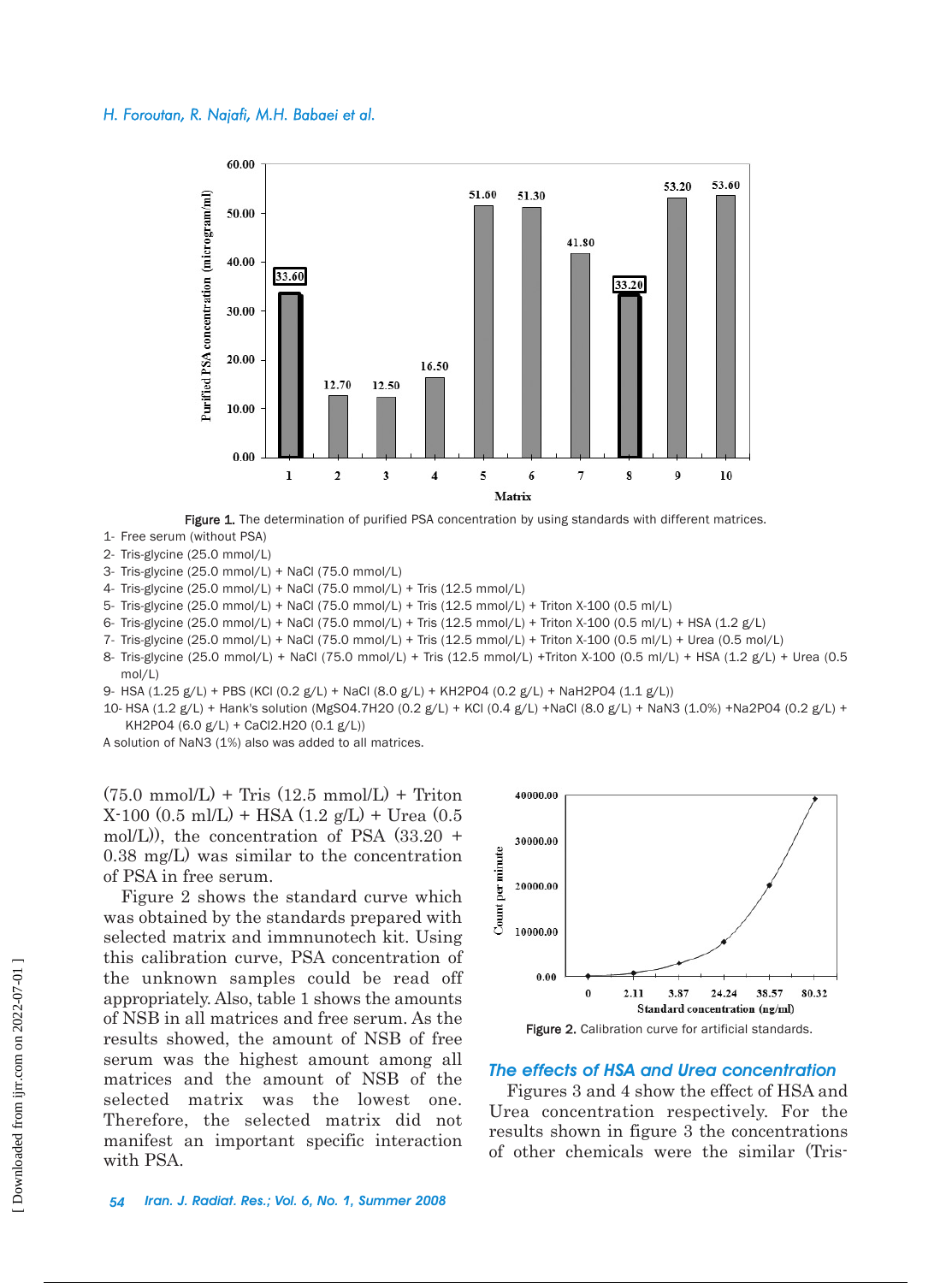#### *Prostate specific antigen standards with artificial matrix*

| Matrix         | Count per minute | $%$ NSB*        |
|----------------|------------------|-----------------|
| 1              | $574 \pm 10$     | $0.40 \pm 0.01$ |
| $\overline{2}$ | $413 \pm 12$     | $0.28 \pm 0.03$ |
| 3              | $411 \pm 14$     | $0.28 \pm 0.06$ |
| $\overline{4}$ | $382 \pm 12$     | $0.25 \pm 0.04$ |
| 5              | 370±13           | $0.25 \pm 0.05$ |
| 6              | $235 \pm 13$     | $0.14 \pm 0.04$ |
| 7              | 240±12           | $0.15 \pm 0.05$ |
| 8              | $212 \pm 11$     | $0.12\pm0.02$   |
| 9              | $402 \pm 15$     | $0.27 \pm 0.06$ |
| 10             | $502 \pm 14$     | $0.37 \pm 0.05$ |

Table 1. The comparison of the NSB amounts of matrices and free serum

Total count (count per minute) = 12978 Background count (count per minute) = 50



Figure 3. The effect of HSA concentration on the measurement of PSA concentration. (The concentrations of other chemicals are the same and Urea concentration equals to 0.5mol/L)



Figure 4. The effect of Urea concentration on the estimation of PSA concentration. (The concentrations of other chemicals are same and HSA concentration equals to 1.25g/L)

glycine  $(25.0 \text{ mmol/L}) + \text{NaCl} (75.0 \text{ mmol/L}) +$ Tris  $(12.5 \text{ mmol/L}) + \text{Triton X-100} (0.5 \text{ ml/L}) +$ Urea (0.5 mol/L)) and the concentration of HSA had changed (0-2.5g/L). In addition in figure 4 the concentration of chemicals were the same and only the concentration of urea was changed (0-3 mol/L).

The best concentration for HSA and urea were determined, as  $1.2 \left( \frac{\alpha}{L} \right)$  and  $0.5 \left( \frac{\text{mol}}{L} \right)$ . respectively. As shown in figures 3 and 4, increasing the concentration of HSA and urea had caused interference in the reaction between antigen and antibody, leading to negative error when each concentration had increased. As shown in figure 5 the bovine serum albumin (BSA) and HSA produced similar effects meaning that BSA could be replaced by HSA.



#### *Stability and storage conditions*

The stability of Immunotech standards and the obtained standards of this research with selected matrix and free serum were measured for a period of 12 months. Figures 6 and 7 show the results of the prepared standards with artificial matrix and free serum. The decrease of primary concentration of antigen in Immunotech, artificial standards with matrix and free serum were compared (table 2). The stability



Figure 6. The stability of artificial standards in different time period.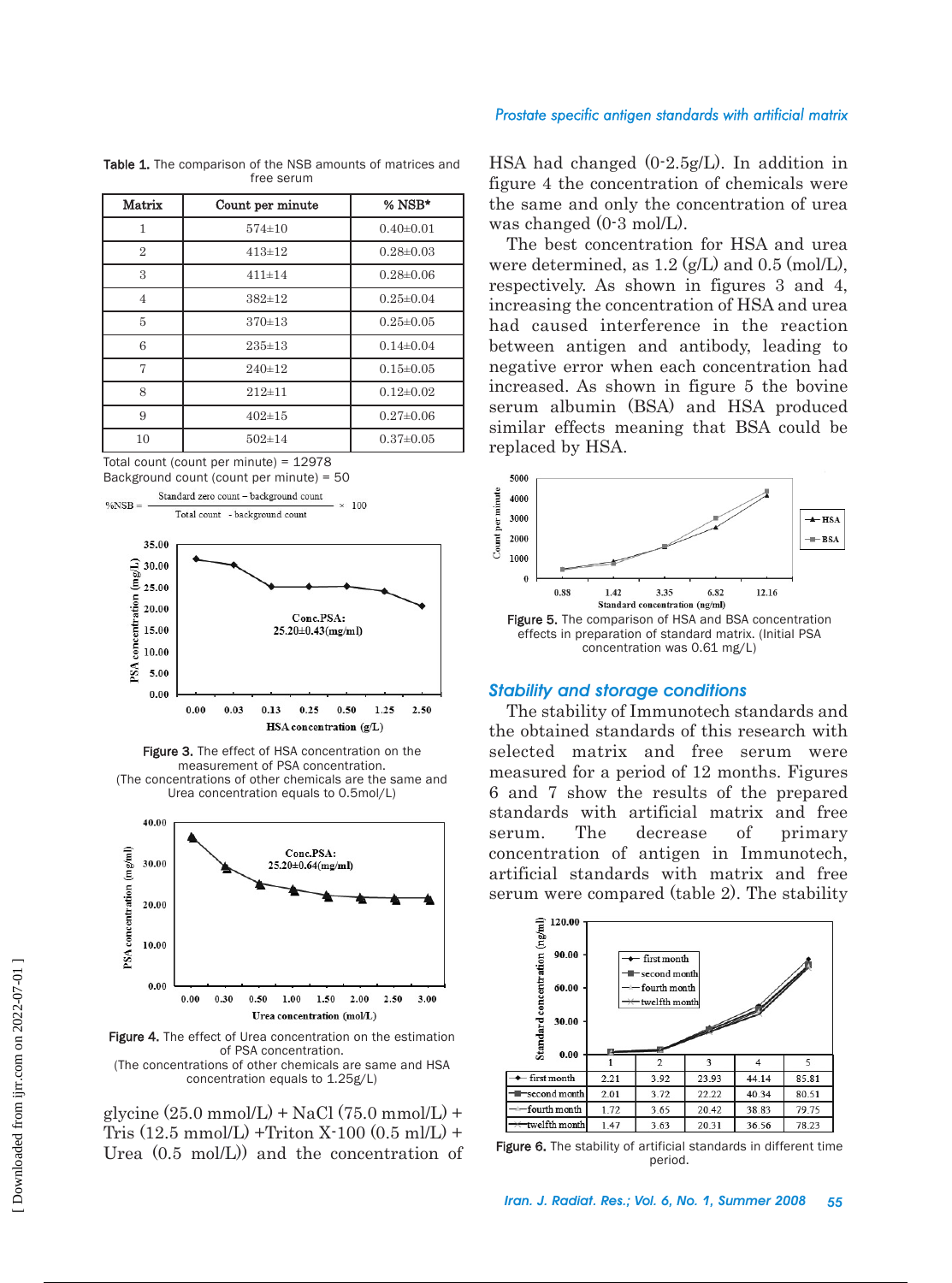#### *H. Foroutan, R. Najafi, M.H. Babaei et al.*



Figure 7. The stability of free serum standards in different time period.

Table 2. The comparison of the stability of Immunotech kit standards and our standards for period of one year.

| Standard       | Decrease initial concentration % |
|----------------|----------------------------------|
| Immunotech     | $0.34 \pm 16.34$                 |
| D              | $0.46 \pm 76.75$                 |
| А1             | $0.56 \pm 13.69$                 |
| A <sub>2</sub> | $0.32 + 14.27$                   |
| A3             | $0.29 \pm 13.15$                 |
|                | $0.87 \pm 77.85$                 |

Immunotech standards in refrigerator F: standard with free serum in refrigerator A1: standard with selected matrix in refrigerator Standard with selected matrix In freezer A2 A3: standard with selected matrix as lyophilized in -4 $^{\circ}$ C

A4: standard with selected matrix in  $25^{\circ}$ C

of prepared standards with free serum diminished considerably.

The selected standards were stored in different conditions: 25°C, 2-8°C, -20°C and as a lyophilized sample. After six months the concentrations of PSA in standards were measured and the results were compared (table 3). As shown, the optimum condition belonged to those samples which were kept in refrigerator (2-8°C).

#### *Determination of accuracy and precision*

Each standard was prepared from purified PSA triplet, then the primary concentration of PSA was calculated: 33.43 + 0.26 mg/L (CV= 0.31% and 95% confidence interval). The result proved that the preparation of standards with selected matrix had an acceptable accuracy.

Table 3 shows the precision for determined PSA concentration in control kit, diluted

Table 3. The comparison of the results obtained by kit standards and standards prepared in the present study.

| Sample         | Concentration range<br>with Immunotech kit<br>(ng/L) | Concentration of<br>prepared standards<br>$(\text{ng/L})$ |
|----------------|------------------------------------------------------|-----------------------------------------------------------|
| C1             | 3.62-7.82                                            | $4.09 \pm 0.11$                                           |
| C <sub>2</sub> | 13.45-20.34                                          | $0.22 \pm 15.35$                                          |
| C1/2           | 1.81-3.91                                            | $1.97 \pm 0.34$                                           |
| C2/2           | 6.70-10.17                                           | $7.38 \pm 0.51$                                           |
| S1             | $0.52 \pm 0.01$                                      | $0.49 \pm 0.02$                                           |
| S <sub>2</sub> | $1.22 \pm 0.12$                                      | $1.46 \pm 0.21$                                           |
| S <sub>3</sub> | $3.51 \pm 0.41$                                      | $3.60 \pm 0.36$                                           |
| S <sub>4</sub> | $5.33 \pm 0.23$                                      | $5.01 \pm 0.42$                                           |
| S5             | $10.77 \pm 0.56$                                     | $10.06 \pm 0.47$                                          |

 $C1$ ,  $C2$  = kit control samples as lyophilized

 $C1/2$ ,  $C2/2$  = diluted kit control samples with prepared matrix S1-S5 = real samples

control samples and real samples. It was found that there was a good agreement between the measured concentrations with using the obtained standards and kit standards.

#### **DISCUSSION**

The aim of the present work was to prepare the artificial matrix for prostate specific antigen standards of immunoradiometric assay. Different matrices and free serum were studied in using the mentioned standards and the results were compared with commercial kit (Immunotech) standards. An important finding of the study was the good agreement between the prepared standards with Immunotech kit standards (table 3).

A suitable artificial standards properties must have the special properties; such as, chemical and physical similarities to free serum, high stability, suitable accuracy and precision, low NSB, easy storage condition, low price and availability (6). Every component in the matrix has an important role in achieving suitable and ideal properties for the standard (figure 1). For example, sodium chloride for providing a suitable electrolytic medium similar to free serum, Tris-glycine and Tris as an adjusting buffers (pH=7.4), Triton X-100 as surfactant